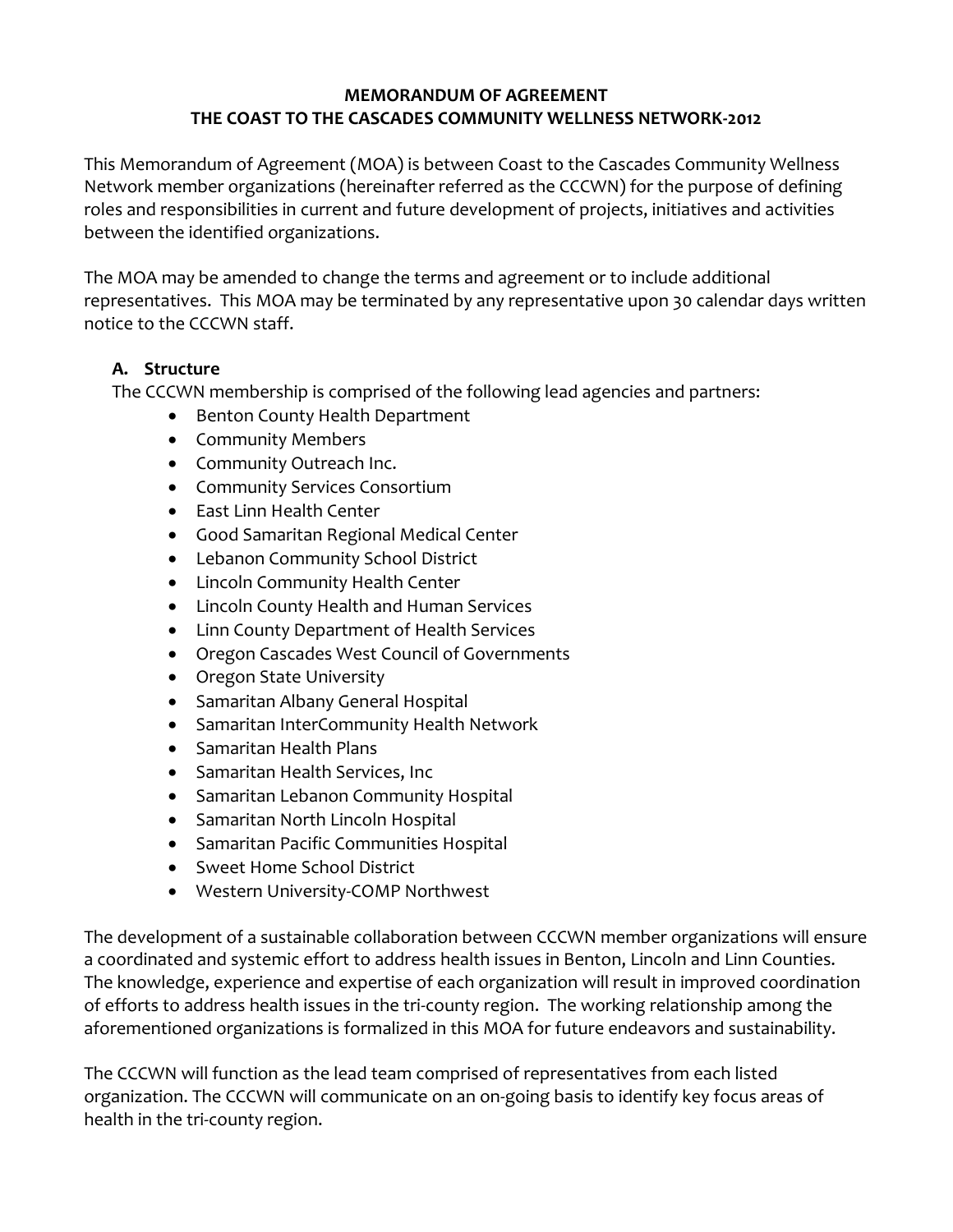# **B. Mission and Vision**

The mission of the CCCWN is to provide leadership to enhance the health of communities through development and support for collaborative regional partnerships in Benton, Lincoln and Linn Counties.

The vision of the CCCWN is to lead and sustain a system of partnership agencies and organizations working together to provide integrated services and programs to promote individual and community health.

# **C. Responsibilities and Agreements**

The overarching responsibility and agreement of the CCCWN is effective collaboration. The CCCWN member organizations agree to the following:

- Participate in meetings of the CCCWN
- Share in decision-making through consensus regarding issues that impact the CCCCWN
- Develop, review and approve joint projects and publications that benefit the CCCWN
- Offer training, education, resource and information to the CCCCWN member organizations
- Collaborate to develop new resources and funding that promote health in the tri-county region
- Receive regional data updates and reports on health issues
- Participate in discussions on data analysis
- Direct the CCCWN assigned staff on projects, activities and initiatives
- Provide direction and oversight of funding that support the CCCWN
- Ensure materials and publications developed for the CCCWN shall be available to all members

#### **D. Financial Participation**

Each party to this agreement will cover their own expense in performing work under this memorandum of agreement. Each party will expend its own funds in a manner congruent with their own mission and vision. Parties to this memorandum agree to whenever possible and in the best interest of developing a system of care, be flexible and creative in the use of funding to support the creation of an effective system.

| Organization | Signature | Date |
|--------------|-----------|------|
| Organization | Signature | Date |
| Organization | Signature | Date |
| Organization | Signature | Date |